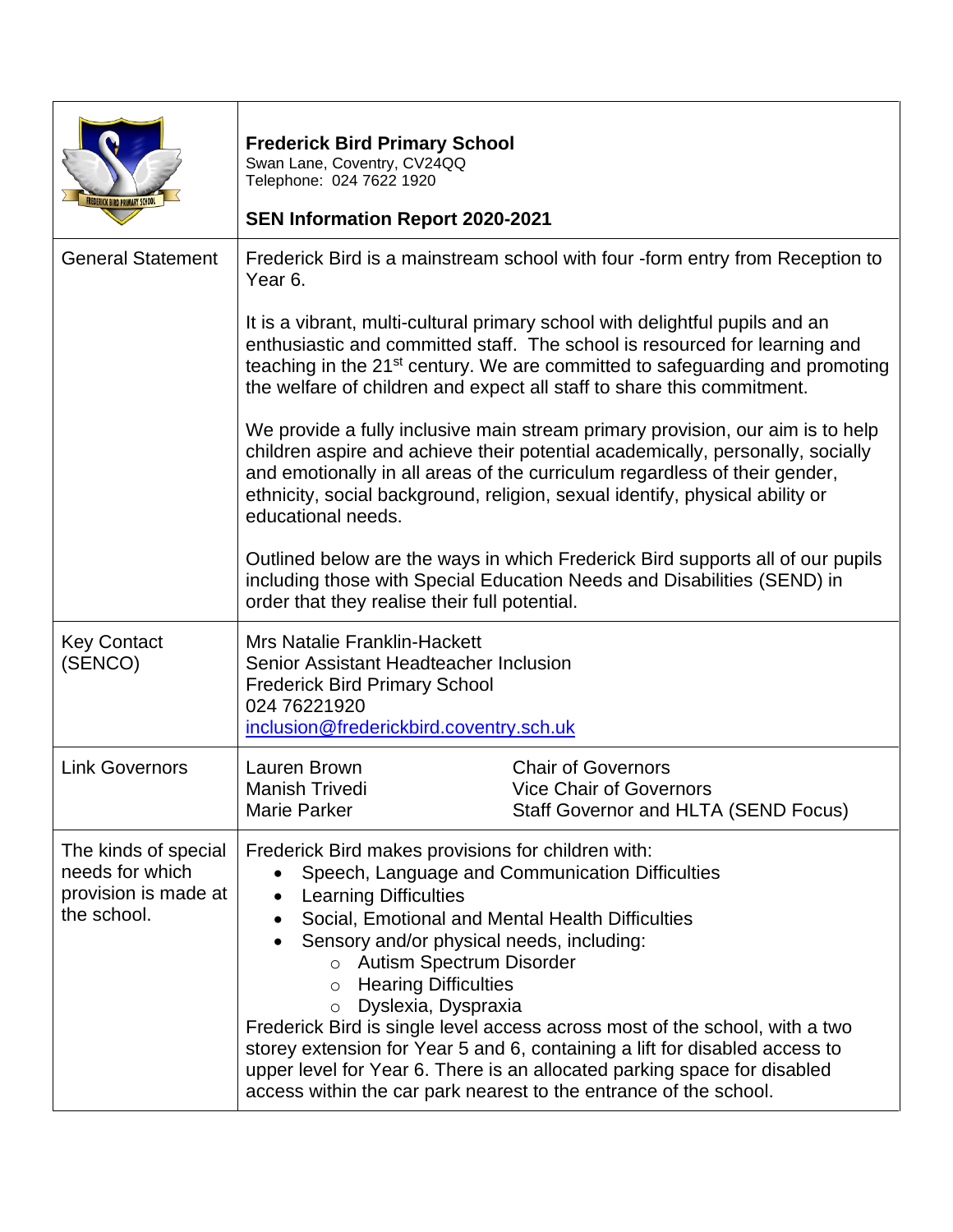| Information about<br>the school's policy<br>for the identification<br>of pupils with SEND | Frederick Bird has a whole-school approach to supporting children with<br>SEND. Every teacher is responsible and accountable for all pupils within their<br>care. There are three ways to identify pupils:                                                                                                                                                                                                                                                                                                                                                                                                                                                                                                                 |
|-------------------------------------------------------------------------------------------|----------------------------------------------------------------------------------------------------------------------------------------------------------------------------------------------------------------------------------------------------------------------------------------------------------------------------------------------------------------------------------------------------------------------------------------------------------------------------------------------------------------------------------------------------------------------------------------------------------------------------------------------------------------------------------------------------------------------------|
|                                                                                           | 1. Open door policy<br>Staff or parents can come at any time* to raise concerns about a child or<br>children. During the conversation we will discuss<br>a) What are the main concerns?<br>b) What is working well for the child?                                                                                                                                                                                                                                                                                                                                                                                                                                                                                          |
|                                                                                           | c) What would we like to see change for the child?<br>d) What are the next steps we are going to take?<br>(Please note: * Due to COVID 19 guidelines, any contact needed with staff should be<br>arranged through an agreed appointment time which will be agreed and carried out<br>under the current government guidelines)                                                                                                                                                                                                                                                                                                                                                                                              |
|                                                                                           | 2. Request for Additional Support<br>If staff or parents have concerns regarding learning difficulties or social and<br>emotional skills as the child moves through the academic year, then staff can<br>request support from the Inclusion team. A package of support will then be<br>put into place to support.                                                                                                                                                                                                                                                                                                                                                                                                          |
|                                                                                           | 3. Formal Process (data and assessment driven)<br>Our Deputy Headteacher and Phase Leader review progress of children with<br>class teachers on a regular basis to discuss children. In addition to this our<br>assessment tracking system, which looks at key aspirations that children are<br>achieving are used to identify children who are working below Age Related<br>Expectations. This information will be shared with the Senior Assistant<br>Headteacher Inclusion, who also looks at the assessment tracking system<br>regularly. From these discussions and tracking of data, children are placed<br>within the intervention team or inclusion team for a block of work to support<br>their gaps in learning. |
|                                                                                           | Examples of provisions put in place:<br>a) strategies for the class teacher – from targets from outside agencies,<br>advice from Inclusion and Intervention Teams<br>b) provision is made for TA's, Class Teacher and Year Leader to provide<br>additional support<br>c) provisions delivered by HLTAs (Intervention Team) and Inclusion Team to<br>provide specific programmes to close gaps in learning<br>d) outside agencies will be commissioned to carry out formal assessments<br>and provide targets for staff to follow to support the children                                                                                                                                                                   |
|                                                                                           | As soon as your child's SEND has been identified we will contact you and<br>invite you to come into school to discuss plans to help them make better<br>progress.* At this meeting we may decide to place your child on the SEND<br>register under the category of School SEND Support, with an identified need<br>of SLCN, LD, SEMH or ASD, in some cases there may be more than one<br>identified need.<br>It may be necessary for a child to have an Education, Health and Care Plan<br>(EHCP). These are reviewed annually with all agencies involved with your<br>child invited to attend the meeting.                                                                                                                |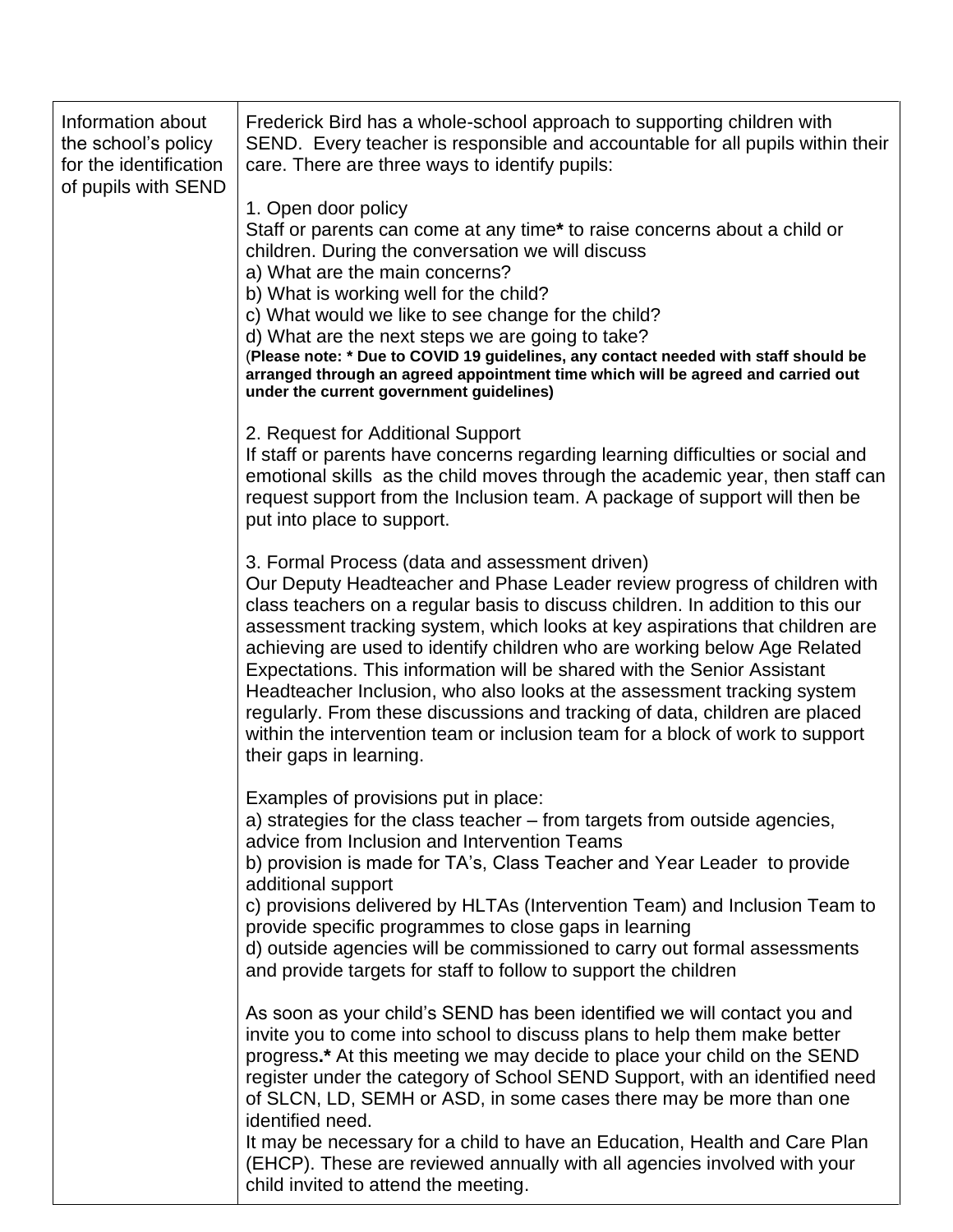| <b>SEND Policy</b>                                                                    | Our SEND policy/Inclusion Policy will give you the information you need about<br>how we make provision for all pupils with SEND.                                                                                                                                                                                                                                                                                                                                                                                                                                                                                                                                                                                                     |  |  |
|---------------------------------------------------------------------------------------|--------------------------------------------------------------------------------------------------------------------------------------------------------------------------------------------------------------------------------------------------------------------------------------------------------------------------------------------------------------------------------------------------------------------------------------------------------------------------------------------------------------------------------------------------------------------------------------------------------------------------------------------------------------------------------------------------------------------------------------|--|--|
|                                                                                       | Please ask at the school office for a copy of the school's policy on Inclusion.                                                                                                                                                                                                                                                                                                                                                                                                                                                                                                                                                                                                                                                      |  |  |
|                                                                                       | If you would like to discuss our SEND provision or find out more, please<br>contact our Senior Assistant Headteacher Inclusion.                                                                                                                                                                                                                                                                                                                                                                                                                                                                                                                                                                                                      |  |  |
| Information about<br>the school's policy<br>for the assessment<br>of pupils with SEND | Frederick Bird uses the following assessment strategies to plan for the<br>provision of children with SEND:<br>School policy on assessment and tracking<br><b>Basic skills check</b><br>$\bullet$<br><b>BPVS</b> screen<br>$\bullet$<br>Language screen (WELLCOMM and Language Link)<br>$\bullet$<br>Formal assessments from outside agencies if additional support is<br>$\bullet$<br>requested from school and/or parents (Parents have to give their<br>consent)<br><b>Boxall Profiles</b><br>Information about your child's progress will be provided by the class teacher<br>through:<br>Verbal conversations during informal entry and end of day<br>$\bullet$<br><b>Parents Evenings</b><br>$\bullet$<br>Reports<br>$\bullet$ |  |  |
| Information on how<br>we consult with<br>parents                                      | Where a child is considered for addition to the SEND register, a conversation<br>will be held with parents to discuss why this would be beneficial to happen.<br>Parents Evening Meetings will also be held twice a year for parents to discuss<br>their child and the Senior Assistant Headteacher Inclusion is available to meet<br>at these times.<br>Parents can ask to make a meeting with staff supporting their child and this<br>will be then set up with the appropriate people in attendance.                                                                                                                                                                                                                              |  |  |
| Information on how<br>we consult with<br>children                                     | Children can discuss their concerns with any member of staff who they feel<br>comfortable speaking with. Following this, staff then follow the procedures for<br>identification of children who may require additional support.                                                                                                                                                                                                                                                                                                                                                                                                                                                                                                      |  |  |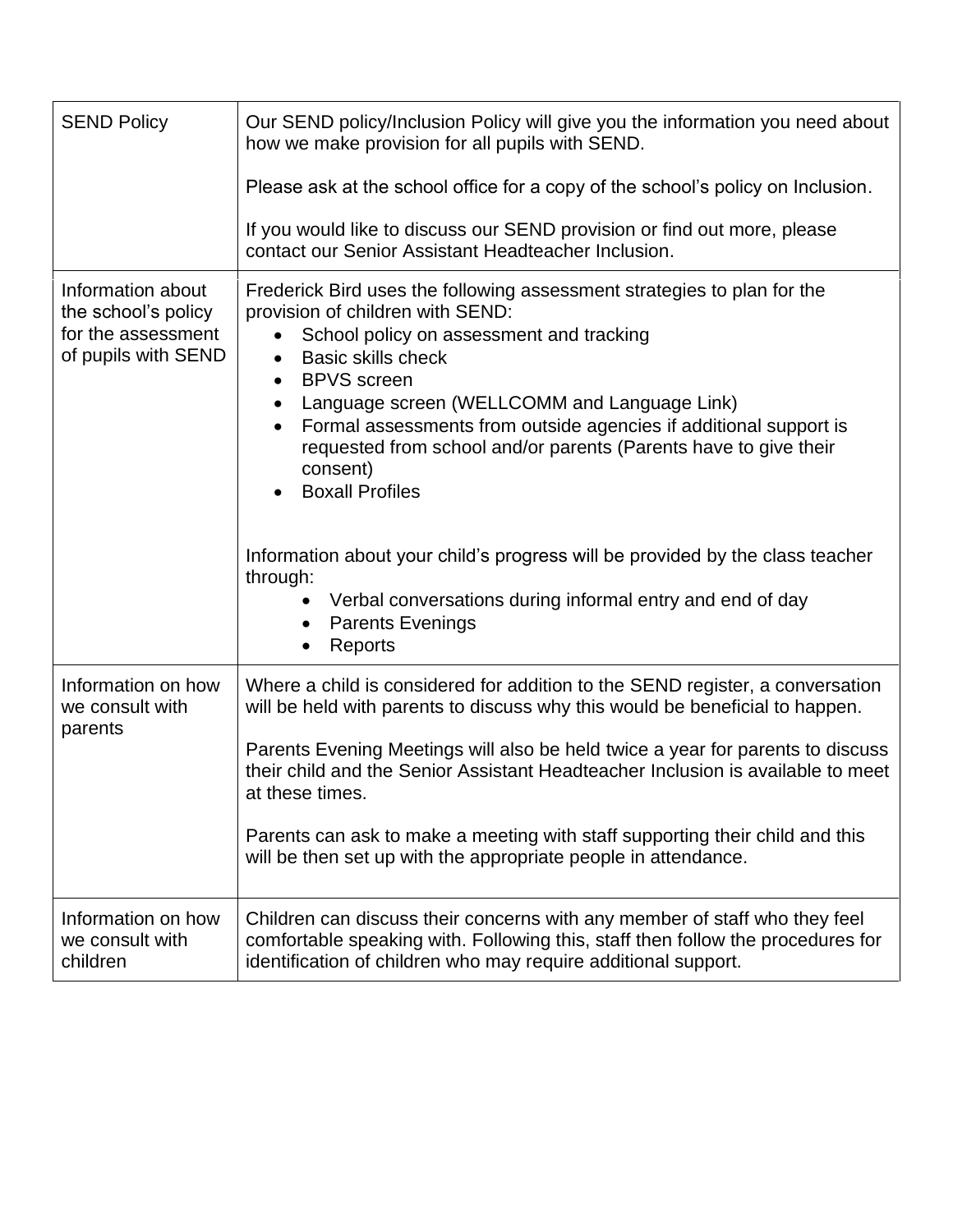| How the school<br>reviews progress<br>towards outcomes<br>and the<br>effectiveness<br>of provision | Frederick Bird has a robust system of reviewing provision each half term.<br>These include:<br>a) Assessment tracking system - identifying key aspirations<br>b) PPA sessions – staff meet on a weekly basis to discuss, plan and prepare<br>for the provision of the children for the next week. This may include focused<br>discussions around particular children<br>c) Provision Mapping systems – staff can access our online provision<br>mapping programme to input support the children receive<br>d) Inclusion Team and Intervention Teams meet on a regular basis to discuss<br>children, our Senior Assistant Headteacher Inclusion and Deputy<br>Headteacher manage these teams and liaise with each other to ensure<br>provision is updated for identified children |
|----------------------------------------------------------------------------------------------------|----------------------------------------------------------------------------------------------------------------------------------------------------------------------------------------------------------------------------------------------------------------------------------------------------------------------------------------------------------------------------------------------------------------------------------------------------------------------------------------------------------------------------------------------------------------------------------------------------------------------------------------------------------------------------------------------------------------------------------------------------------------------------------|
| Activities that are<br>available for pupils<br>with SEND                                           | Frederick Bird provides a wide range of activities to inspire children to achieve<br>and realise their ambitions and potential.                                                                                                                                                                                                                                                                                                                                                                                                                                                                                                                                                                                                                                                  |
|                                                                                                    | An outside provider runs a Breakfast Club and After School Club, which is<br>available to all pupils including those with SEND.                                                                                                                                                                                                                                                                                                                                                                                                                                                                                                                                                                                                                                                  |
|                                                                                                    | * Due to current guidelines around COVID 19, all school led after school<br>clubs are currently not running/temporarily cancelled                                                                                                                                                                                                                                                                                                                                                                                                                                                                                                                                                                                                                                                |
|                                                                                                    | For KS1 children we offer Monday Madness, this is for children identified with<br>SEND and those children who would benefit from support around their social<br>interactions.                                                                                                                                                                                                                                                                                                                                                                                                                                                                                                                                                                                                    |
|                                                                                                    | We offer a wide range of after school clubs, please ask at the school office for<br>more details. Examples of clubs include Dhol drumming, Drama, Netball, Tag<br>Rugby, Gymnastics and Dance.                                                                                                                                                                                                                                                                                                                                                                                                                                                                                                                                                                                   |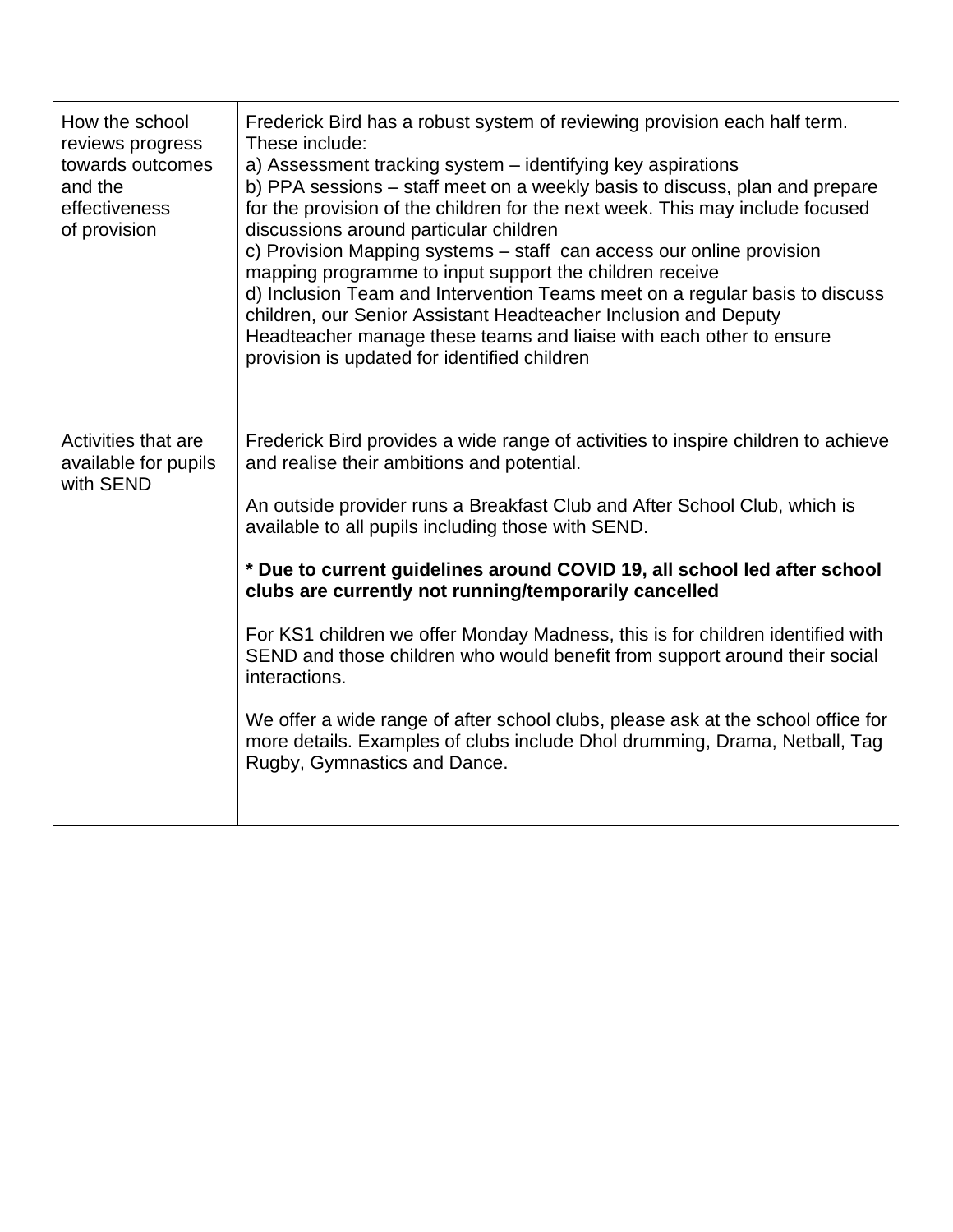| The school's<br>approach to<br>teaching and<br>learning | All children have access to Quality First Teaching, delivered by a class<br>teacher.<br>Work and tasks are differentiated to match the needs of the child. Children<br>are grouped according to their needs so teachers can plan teaching and<br>learning which addresses their needs. The teaching is based on building on<br>what your child already knows, can do and can understand (key aspirations).<br>There are many different ways of teaching and the teaching staff will ensure<br>your child is fully involved, which may involve practical learning or different<br>resources which have been adapted for your child.                                                                               |                                                                                                              |  |  |
|---------------------------------------------------------|------------------------------------------------------------------------------------------------------------------------------------------------------------------------------------------------------------------------------------------------------------------------------------------------------------------------------------------------------------------------------------------------------------------------------------------------------------------------------------------------------------------------------------------------------------------------------------------------------------------------------------------------------------------------------------------------------------------|--------------------------------------------------------------------------------------------------------------|--|--|
|                                                         | If children are still finding it challenging to understand and make progress with<br>the curriculum, additional support is arranged through the identification<br>processes listed earlier. Additional support delivers focused and targeted<br>interventions through small group work or 1:1 work, this will be delivered by<br>need, this will be delivered by our team of HLTAs, TAs, Learning Mentors and<br>Family Support Worker and Outside Agencies. The provision and who<br>delivers it will be matched to the needs identified.<br>There is more information about the school curriculum on our website at                                                                                            |                                                                                                              |  |  |
|                                                         | www.frederickbird.coventry.sch.uk                                                                                                                                                                                                                                                                                                                                                                                                                                                                                                                                                                                                                                                                                |                                                                                                              |  |  |
| Staff expertise and<br>training                         | Frederick Bird is dedicated to making sure teachers have access to<br>continuing professional development (CPD), we have a school development<br>plan that includes identified training needs for all staff to improve teaching and<br>learning of children including those with SEND. This includes whole school<br>training on SEND issues or bespoke training sessions for staff with particular<br>needs within their year group. Staff training allows us to share knowledge,<br>strategies and experience and ensure consistency to the school's approach<br>for children with SEND.<br>The following staff have had specialist training to support in the teaching and<br>learning of children with SEND: |                                                                                                              |  |  |
|                                                         | Natalie Franklin-Hackett (Senior<br>Assistant Headteacher Inclusion)<br>Lars Waldron (Year 5 Teacher)<br>Natalie Franklin-Hackett (Senior                                                                                                                                                                                                                                                                                                                                                                                                                                                                                                                                                                        | <b>National Award in Special</b><br><b>Educational Needs Co-ordination</b><br><b>Signs of Safety Trained</b> |  |  |
|                                                         | Assistant Headteacher Inclusion)<br>Ronnie Wake (Family Support<br>Worker)                                                                                                                                                                                                                                                                                                                                                                                                                                                                                                                                                                                                                                       |                                                                                                              |  |  |
|                                                         | Inclusion Team/Pastoral Team                                                                                                                                                                                                                                                                                                                                                                                                                                                                                                                                                                                                                                                                                     | <b>ASD Basic Level training</b>                                                                              |  |  |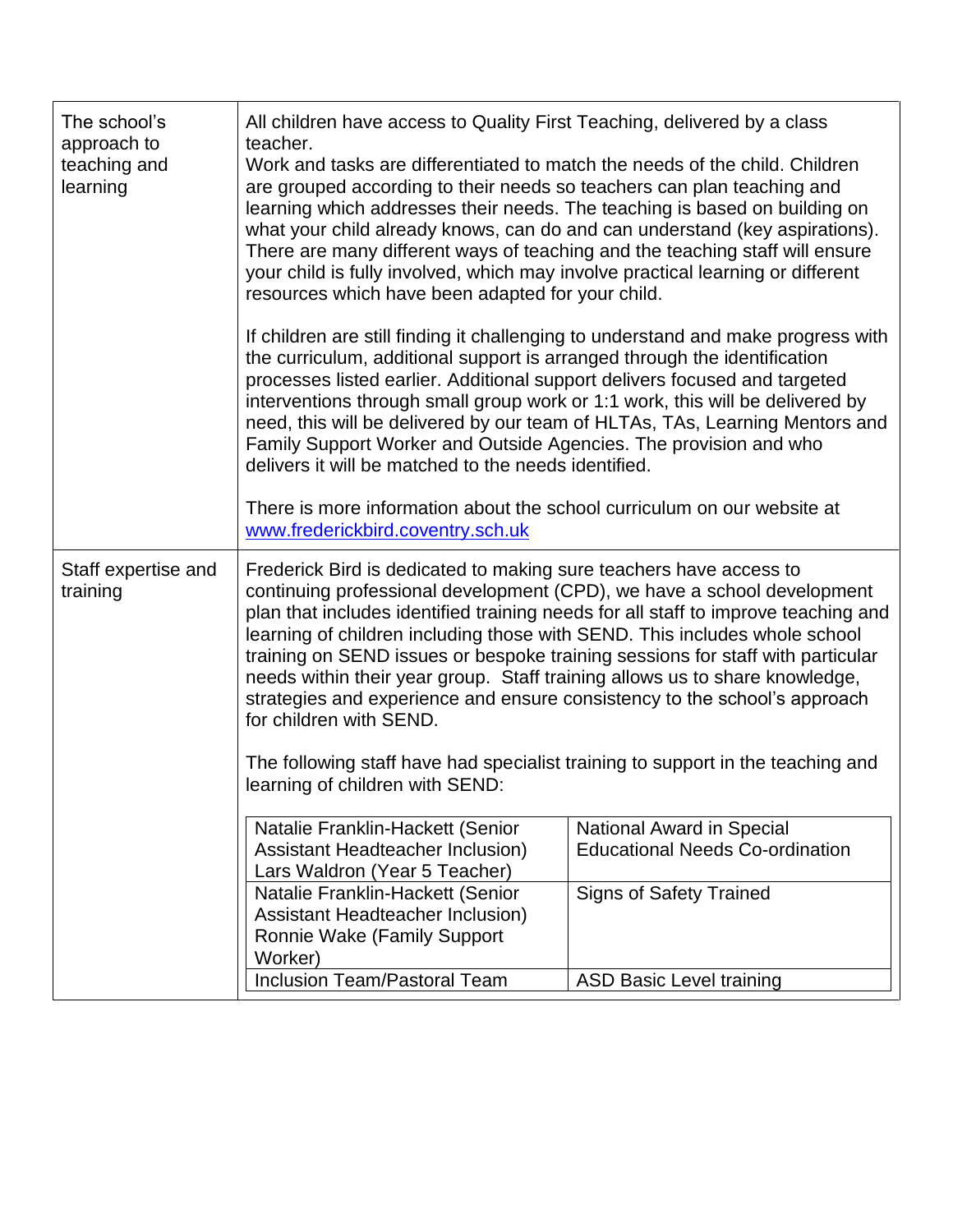| Staffing                                         | Each Year team is made up of:<br>Class Teacher x 3<br>$\bullet$<br>have more)<br>children:<br>up of a HLTA, TAs and Learning Mentor<br>Worker, Attendance Officer and Learning Mentor                                                                                                                                                                                                                                                                                     | Year Leader, who is also a Class Teacher<br>Teaching Assistants (numbers depend on year group, FS and KS1<br>In addition to year group teams, we have several other teams working with<br>1. Inclusion Team, led by the Senior Assistant Headteacher Inclusion made<br>2. Intervention Team, led by the Deputy Headteacher, made up of HLTAs and<br>Language Support Assistants. This team also includes our EAL support.<br>3. Pastoral Team, led by our Safeguarding Lead, made up of Family Support |
|--------------------------------------------------|---------------------------------------------------------------------------------------------------------------------------------------------------------------------------------------------------------------------------------------------------------------------------------------------------------------------------------------------------------------------------------------------------------------------------------------------------------------------------|--------------------------------------------------------------------------------------------------------------------------------------------------------------------------------------------------------------------------------------------------------------------------------------------------------------------------------------------------------------------------------------------------------------------------------------------------------------------------------------------------------|
| Improving<br>emotional and<br>social development | As part of the school staff, we have a pastoral team who work closely with all<br>staff and they support families and children and provide nurturing<br>opportunities.<br>For children with specific social, mental or emotional health difficulties we<br>work with the Local Authority Educational Psychology Service and CAMHS.<br>We also have an NHS School Nurse who can offer support, advice and<br>guidance.<br>We also commission the work of an Art Therapist. |                                                                                                                                                                                                                                                                                                                                                                                                                                                                                                        |
| <b>Outside Agency</b><br>Support                 | <b>Education</b><br><b>Emily Heath</b><br>Lynda Griffiths<br>Tahira Marlow<br>Nickie Broadbent<br><b>Health</b><br>Kirsten Lindsay<br><b>Lorraine Docker</b><br>Amanda Coombes<br>Jessica Timmis<br><b>Social Care</b><br><b>MASH/ICS/RAS</b><br>Sue Wilson<br><b>Suzanne Needham</b>                                                                                                                                                                                     | <b>Local Authority Educational Psychologist</b><br><b>Coventry SEND Support Service</b><br><b>Coventry SEND Support Service</b><br><b>Coventry SEND Support Service</b><br>Speech and Language Therapist<br>Speech and Language Assistant<br><b>School Nurse</b><br><b>Art Therapist</b><br>Early Help Co-ordinator<br><b>Attendance Officer Local Authority</b>                                                                                                                                       |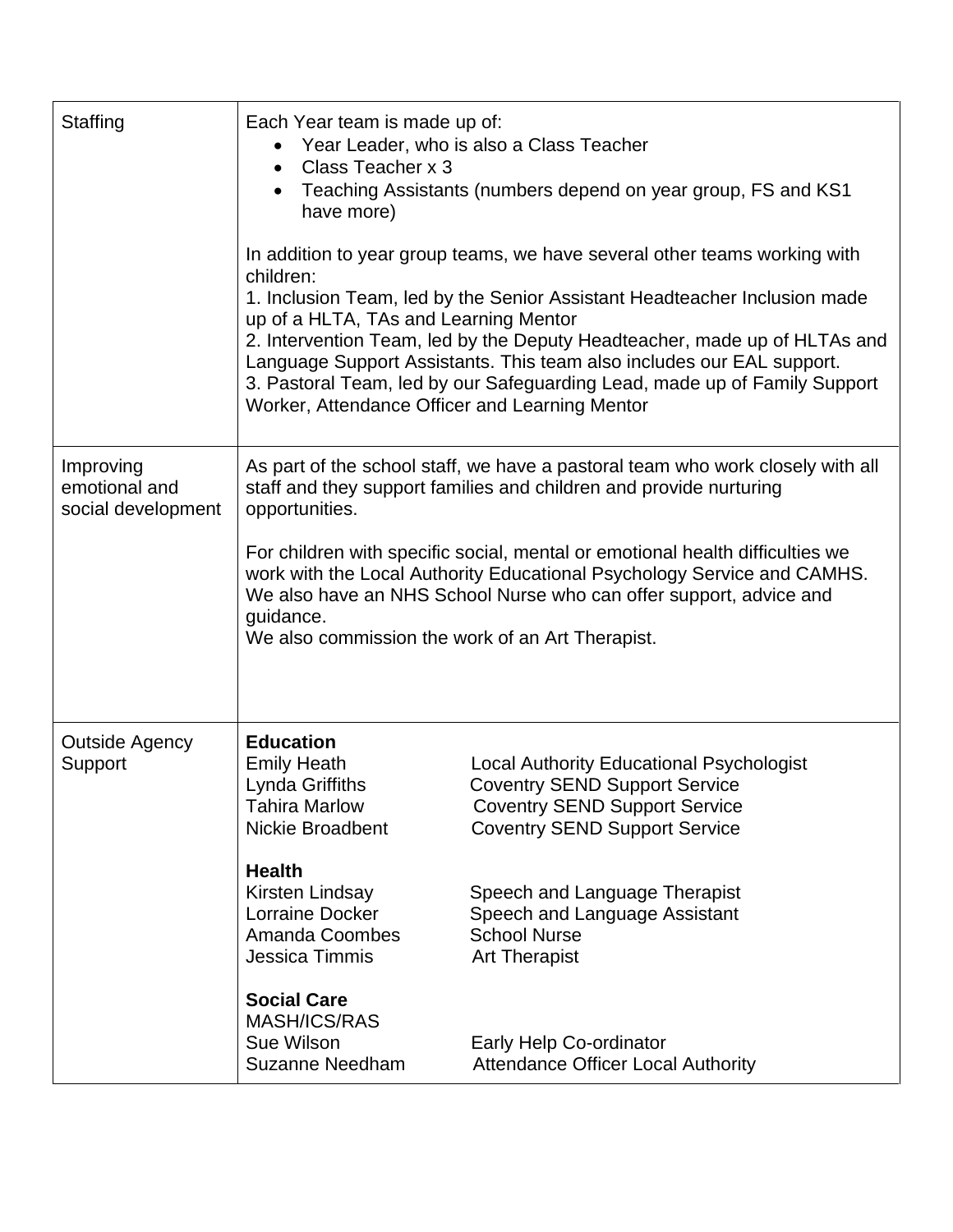| Information about<br>equipment and<br>facilities to support<br>children with SEND | It is the schools duty to provide aids and services. The Local Authority<br>provides specialist equipment such as wheelchairs/standing frames etc. when<br>prescribed by a health specialist, the school can support in arranging this<br>equipment.                                                                         |
|-----------------------------------------------------------------------------------|------------------------------------------------------------------------------------------------------------------------------------------------------------------------------------------------------------------------------------------------------------------------------------------------------------------------------|
| <b>Parental Support</b>                                                           | If you require support please contact:                                                                                                                                                                                                                                                                                       |
|                                                                                   | SEND IASS (Special Educational Needs and Disabilities Information Advice<br>Support Service) previously known as Parent Partnership Service<br><b>Limbrick Wood Centre</b><br><b>Thomas Naul Croft</b><br><b>Tile Hill</b><br>Coventry<br><b>CV4 9QX</b>                                                                     |
|                                                                                   | Telephone: 024 76694307<br>Email: IASS@coventry.gov.uk                                                                                                                                                                                                                                                                       |
|                                                                                   | <b>Coventry Family Information Service:</b><br>http://coventry.fsd.org.uk/kb5/coventry/fsd/home.page                                                                                                                                                                                                                         |
| School's<br>arrangements for<br>supporting<br>transition                          | The Senior Assistant Headteacher Inclusion will meet with the next school to<br>discuss the needs of the child and the provision, which has been put into<br>place in the current setting.                                                                                                                                   |
|                                                                                   | For children in the Early Years, the Year Leader for Nursery or Reception will<br>visit the children in their current setting and carry out home visits.                                                                                                                                                                     |
|                                                                                   | In the Summer Term, all children have the opportunity to spend time with their<br>new class teacher. All staff hold a transition meeting between the current<br>team and new team to pass on information about all the children and in<br>particular those with SEND. More information about transition can be<br>requested. |
|                                                                                   | For Year 6 children, staff from Secondary schools will visit the Year 6 team to<br>discuss needs and also to meet the children.                                                                                                                                                                                              |
|                                                                                   | <b>^Due to COVID 19, this was not possible for the transition of children for the</b><br>academic year ending 2020 into the new 2020 academic year. Measures have<br>been put in where possible to discuss children via virtual media.                                                                                       |
| Local Authority<br><b>Local Offer</b>                                             | The Coventry Local Offer website has information about the services that are<br>available.<br>www.coventry.gov.uk/sendlocaloffer                                                                                                                                                                                             |